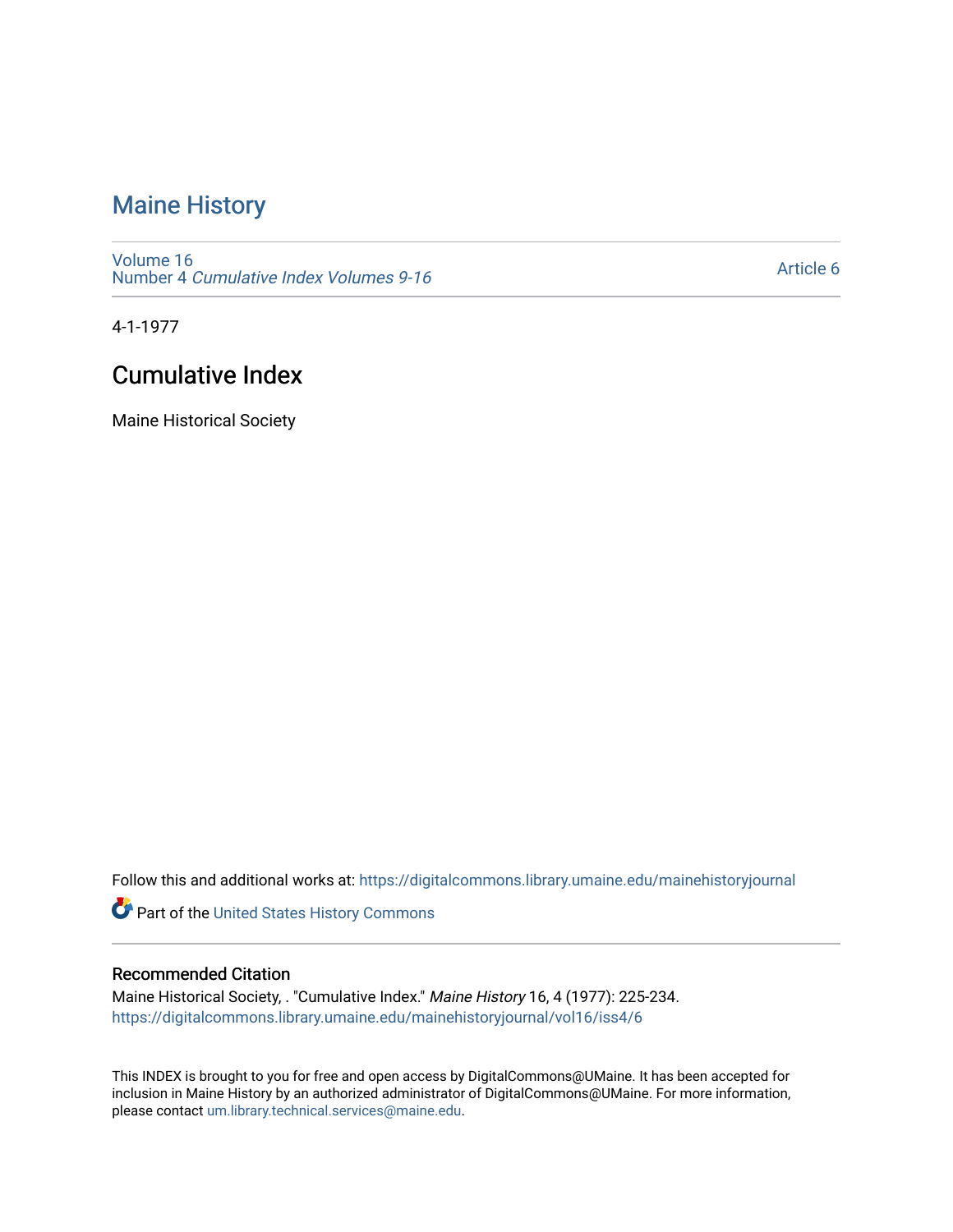**Cumulative Index** *Maine Historical Society Quarterly* Volumes 9 through 16 (1969-1977)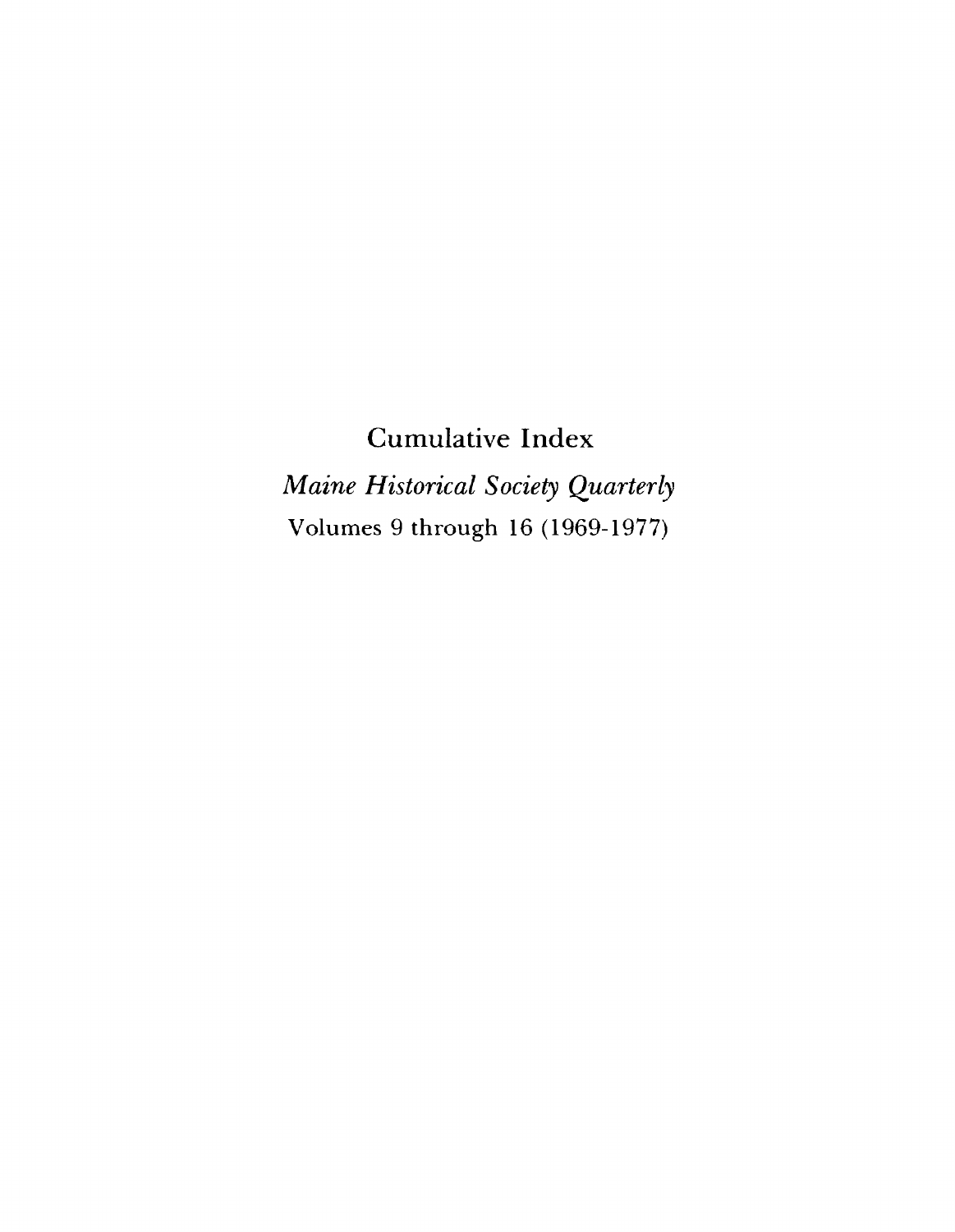#### CUMULATIVE INDEX

## *Maine Historical Society Quarterly* Volumes 9 through 16 (1969-1977)

(Title changed from *Newsletter* to *Quarterly*, commencing with volume 13)

### *Articles*

- Averill, Lawrence A. "How They Celebrated the Fourth in Sheepscot Village Seventy-five Years Ago, Thursday, July 4, 1901." 15: 4b (1976)
- Averill, Lawrence A. "A Riverside Village at the Turn of the Century: Wiscasset, Maine, in 1900." 13:2 (1973)
- Baker, William A. "The Boston Boats from Sail to Steam." 9:1 (1969); 9:2 (1969)
- Brault, Gerard J. "The Franco-Americans of Maine." 12:1a (1972)
- Buker, Margaret J. "The Irish in Lewiston, Maine: A Search for Security on the Urban Frontier, 1850-1880." 13:1a (1973)
- Churchill, Edwin A. "The Historiography of the *Margaretta* Affair, or, How Not to Let the Facts In terfere with a Good Story." 15:2 (1975)
- Churchill, Edwin A. "Merchants and Commerce in Falmouth (1740-1775)." 9:4 (1970)
- Churchill, Edwin A., and Leamon, James S. "Maine in the Revolution: A Reader's Guide." 15: 4a (1976)
- Clark, Charles E. "Beyond the Frontier: An Environmental Approach to the Early History of Northern New England." 11:1 (1971)
- Durnin, Richard G. "For Piety, Virtue and Useful Knowledge: Maine's Eighteenth-Century Academies." 11:2 (1971)
- Dwight, Timothy. "The Story of General Wadsworth." 15:4b (1976)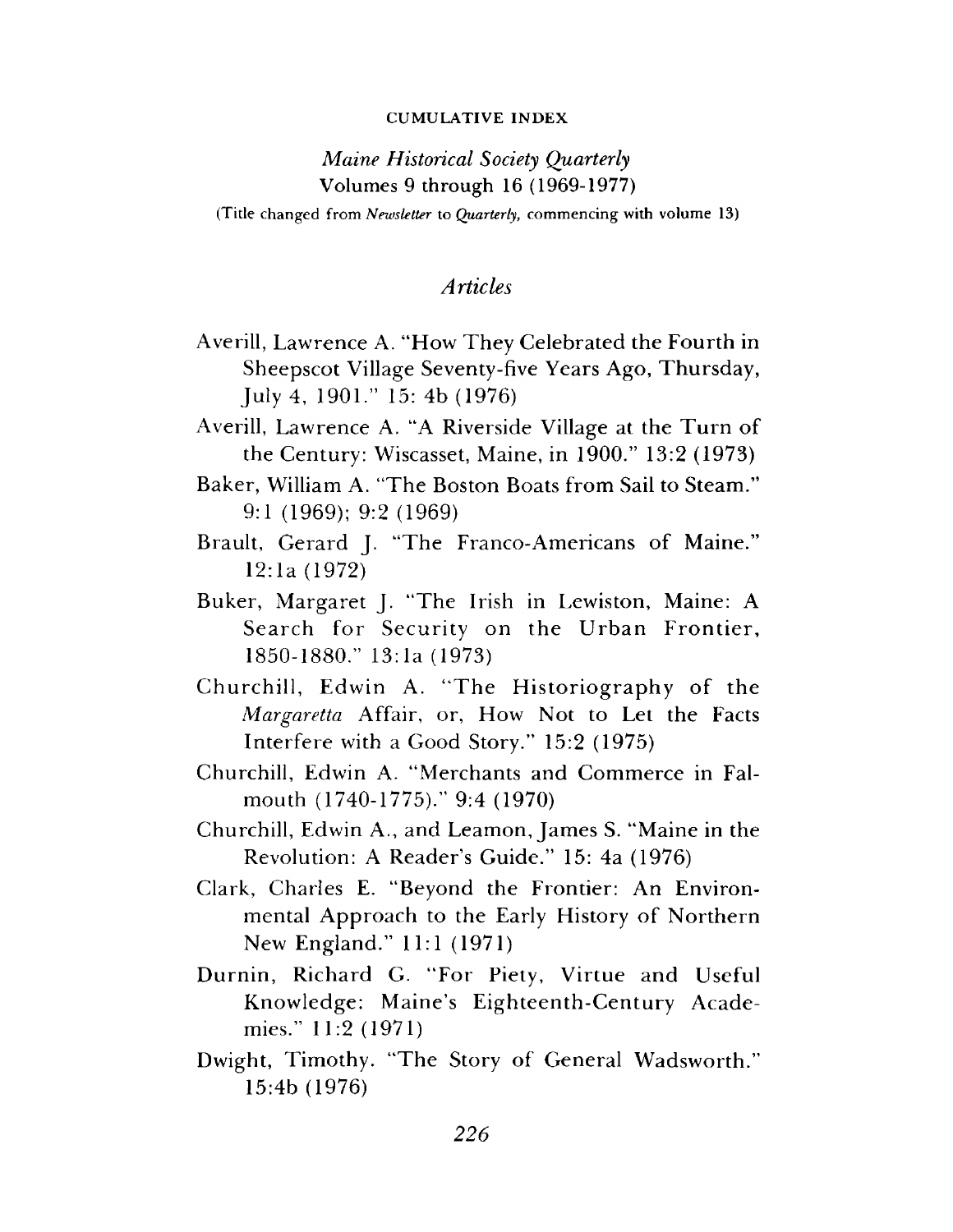- Gaffney, Thomas L. "A Glimpse of F. O. J. Smith, Politician." 10:2 (1970)
- Grant, Philip A., Jr. "The Campaign of 1834 and the Bank Q uestion." 12:2 (1972)
- Grindle, Roger L. "Bodwell Blue: The Story of Vinalhaven's Granite Industry." 16:2 (1976)
- Guignard, Michael. "Maine's Corporation Sole Controversy." 12:3 (1973)
- Hamblen, Charles F. "A Pioneer Family: The Richardsons of Mount Desert." 16:1 (1976)
- Ives, Edward D. "Pitfalls in Oral History Programs." 13:4 (1974)
- Jones, Stephen. "Historical Account of Machias." 15:2 (1975)
- Kershaw, Gordon E. "Settling the District Called Frankfort." 10:3 (1971)
- Leamon, James S. "The Stamp Act Crisis in Maine: The Case of Scarborough."  $11:3$  (1972)
- Lohnes, Barry J. "A New Look at the Invasion of Eastern Maine, 1814." 15:1 (1975)
- Lord, Stuart B. "A delbert Ames, Soldier and Politician: A Reevaluation." 13:2 (1973)
- Moody, Robert E., ed. "A Letter from Thomas Gorges' Letterbook." 12:1b (1972)
- Morris, Gerald E. [The Maine State Seal] 10:2 (1970)
- Morrison, Kenneth M. "Sebastien Racle and Norridgewock, 1724: The Eckstorm Conspiracy Thesis Reconsidered." 14:2 (1974)
- Nickels, Cameron C. "Seba Smith Embattled." 13:1 (1973)
- Pierce, William C. "The Rise and Fall of the York & Cumberland Rail Road." 15:3 (1976)
- Ray, Roger B. "Maine Indians' Concept of Land Tenure." 13:1 (1973); 13:3 (1974)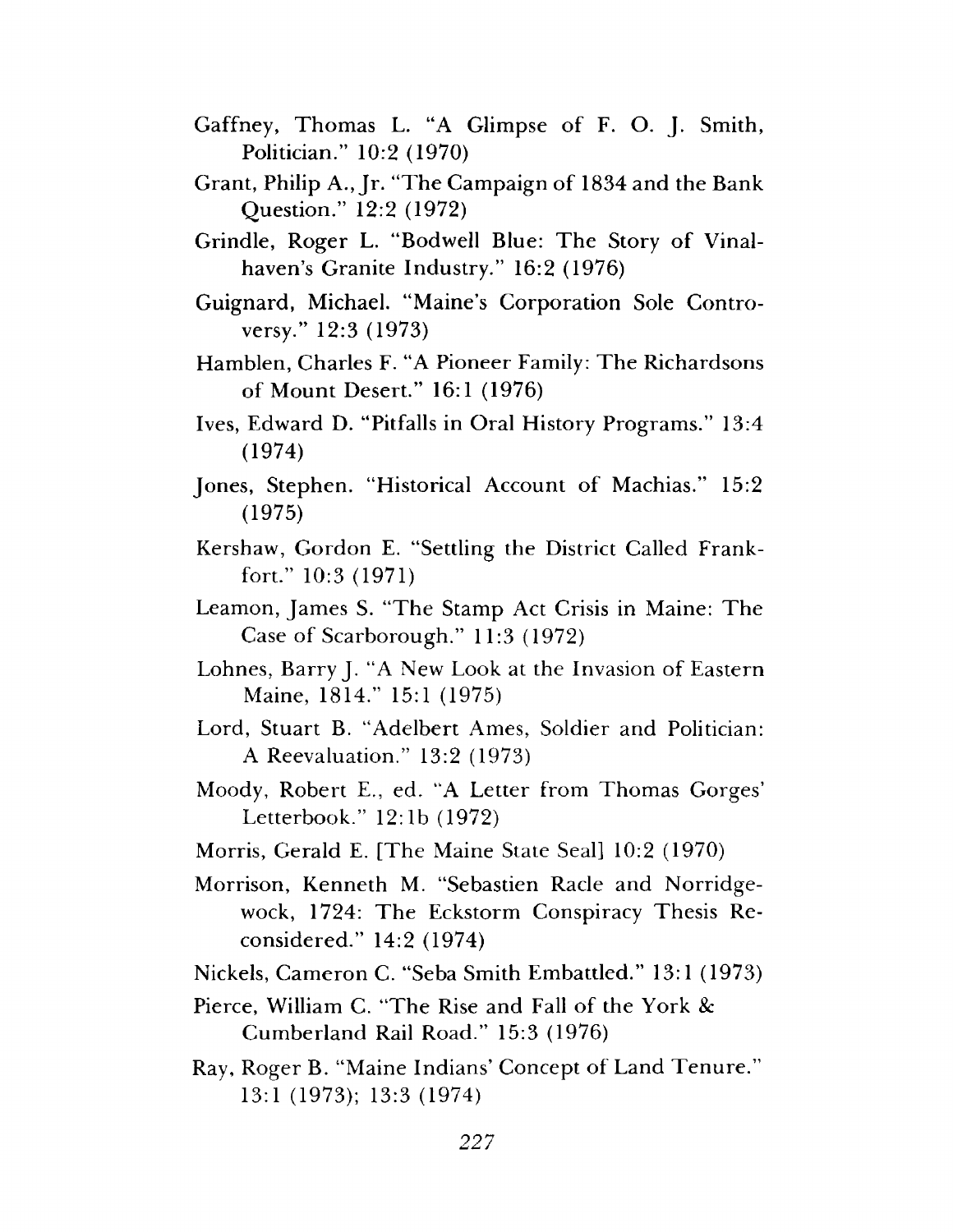- Savage, Richard A. "Bar Harbor: The Hotel Era, 1868-1880" 10:4 (1971)
- Schlup, Leonard. "Bryan's Partner: Arthur Sewall and the Campaign of 1896." 16:4 (1977)
- Schriver, Edward O. "Abolitionists Organize: The Maine Antislavery Society." 9:2 (1969); 9:3 (1970)
- Sears, Donald A. "Libraries and Reading Habits in Early Portland (1763-1836)." 12:4 (1973)
- Sears, Donald A. "Music in Early Portland." 16:3 (1977)
- Sears, Donald A. "Portland's Early Experiments in Adult E ducation." 10:1 (1970)
- Shipton, Clifford K. "Peleg Wadsworth." 15:4b (1976)
- Silsby, Herbert T., II, "A Secret Emissary from Down East." 11:4 (1972)
- Smith, David C. "Coastal Shipping Trade on the Eve of the Railroad: Gardiner, Maine, in the Early 1830's. 13:3 (1974)
- Storms, Roger C. "Local History: Mirror of America." 10:1 (1970)
- Whitmore, Allan R. "Portrait of a Maine 'Know-Nothing': William H. Chaney (1921-1903) His Early Years and His Role in the Ellsworth Nativist Controversy, 1853-1854. 14:1 (1974)
- Williamson, Robert B. "The Convention of 1819." 9:3 (1970)
- Yerxa, Donald A. "The Burning of Falmouth, 1775: A Case Study in British Imperial Pacification." 14:3 (1975)
- Yerxa, Donald A. "The State of Maine and the New Navy, 1889-1893." 14:4 (1975)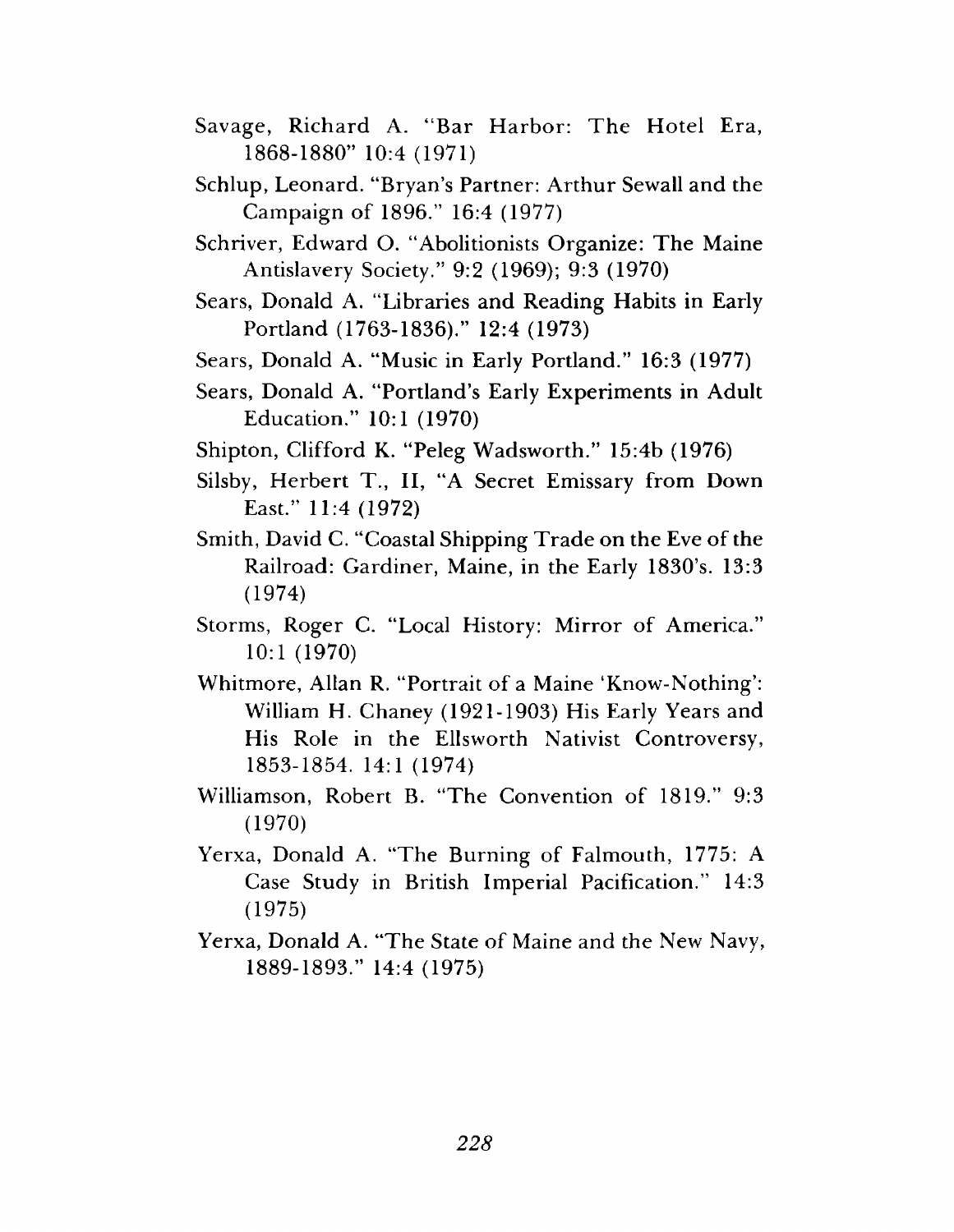### *Book Reviews*

- Albion, Robert G. *Naval & Maritime History: in Annotated Bibliography,* 4th ed. [Reviewed by Gerald E. Morris] 12:3 (1973)
- Albion, Robert G.; Baker, William A.: Labaree, Benjamin W.; and Brewington, Marion V. *New England and the Sea.* [Reviewed by Gerald E. Morris] 12:3 (1973)
- Allen, Neal W., Jr., ed. Province and Court Records of York *County, Maine. Province of Massachusetts Bay*, *January 1718/19 - October, 1727.* with an introduction by Robert E. Moody. [Reviewed bv Roger B. Rav] 15:3 (1976)
- Ashby, Thompson Elbridge. The History of the First Parish *Church in Brunsioick, Maine.* [Reviewed by Leroy D. Cross] 9:4 (1970)
- Baker. William A., comp. *Maine Shipbuilding: A Bibliographical Guide.* [Reviewed by David C. Switzer] 16:1 (1976)
- Baker, William A. *A Maritime History of Bath, Maine, and the Kennebec Region.* [Reviewed by Robert G. Albion] 14:2 (1974)
- Banks, Ronald F..1 *History of Maine: A Collection of Readings on the History of Maine, 1600-1970.* [Reviewed by Elizabeth Ring] 9:3 (1970)
- Banks. Ronald F. *Maine Becomes a State. The Movement* to Separate Maine from Massachusetts, 1785-1820. [Reviewed by Francis M. O'Brien] 10:2 (1970)
- Banks, Ronald F.. comp. *Maine during the Federal and Jeffersonian Period: A Bibliographical Guide.* [Reviewed by Roger L. Grindle] 16:2 (1976)
- Bourne, Edward E. (1797-1873). *History of the Town of Kennebunk from Its First Settlement to the Year 1785.* [Reviewed by Roger B. Ray] 10:1 (1970)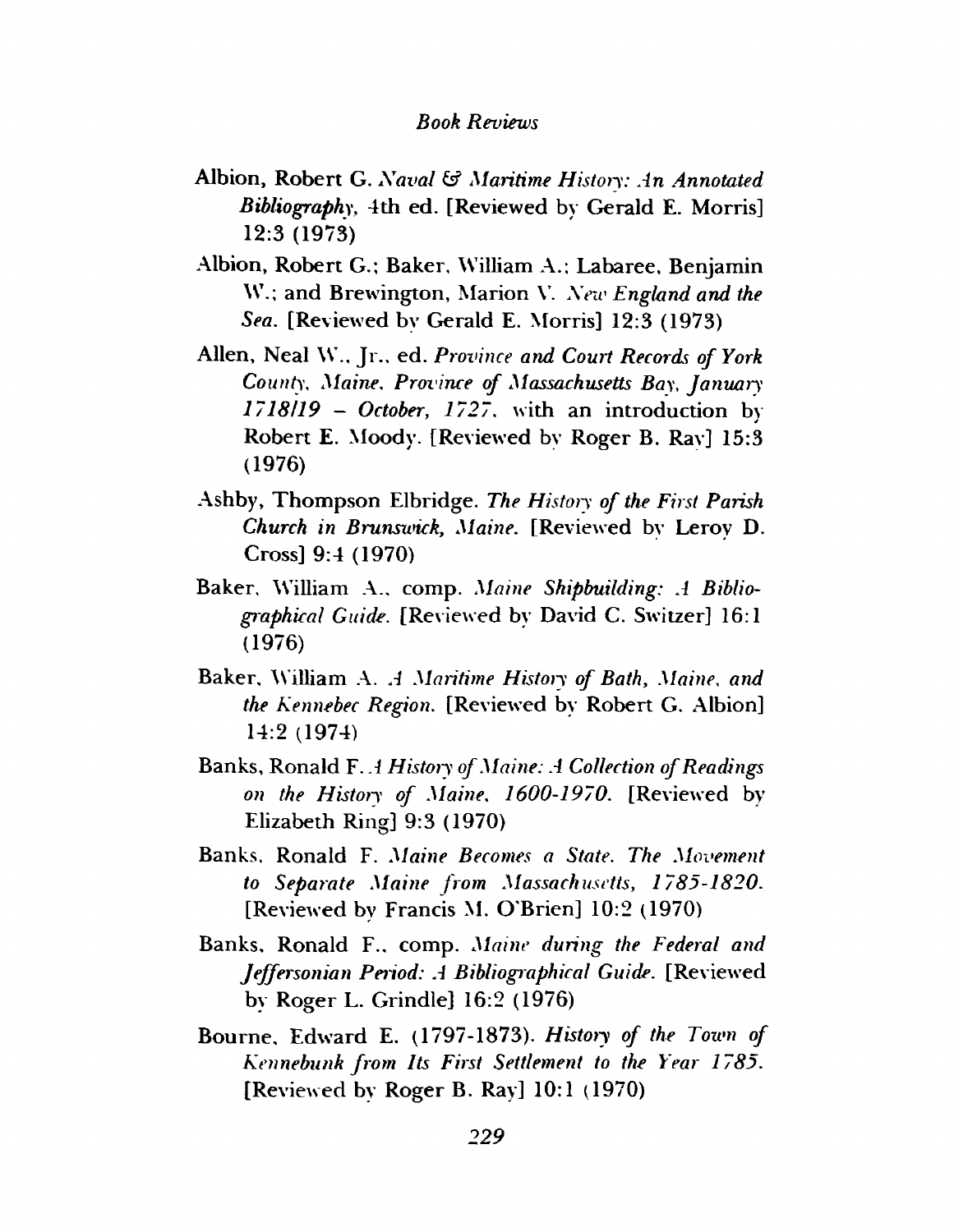- Bradford, Peter Amory. *Fragile Structures: A Story of Oil Refineries, National Security, and the Coast of Maine.* [Reviewed by Kenneth M. Curtis]  $15:2$  (1975)
- Butler, Ben, and Butler, Natalie. The Red Schoolhouse *Neighborhood*. [Reviewed by Elizabeth Ring] 13:2 (1973)
- Cary, Richard, ed. *Uncollected Short Stories of Sarah Orne Jewett.* [Reviewed by Hilda M. Fife] 12:2 (1972)
- Chase, Virginia. One Crow, Two Crow. [Reviewed by Elizabeth Ring] 11:3 (1971)
- Churchill, Edwin A., comp. *Maine Communities and the War for Independance: A Guide for the Study of Local Maine History as Related to the American Revolution.* [Reviewed by Richard I. Hunt, Jr.] 16:3 (1977)
- Churchill, Edwin A., and Leamon, James S., compilers. *Maine in the Revolution: A Reader s Guide.* [Reviewed by Richard I. Hunt, Jr.] 16:3 (1977)
- Clark, Charles E. *The Eastern Frontier: The Settlement of Northern New England, 1610-1763.* [Reviewed by Elizabeth Ring] 10:2 (1970)
- Clark, Charles E., comp. *Maine during the Colonial Period: A Bibliographical Guide.* [Reviewed by Robert E. Moody] 13:4 (1974)
- C ohen, Sheldon S., ed. *Canada Preserved: The Journal of Captain Thomas A inslie.* [Reviewed by Alice R. Stewart] 9:2 (1969)
- Cornwall, L. P., and Farrell, Jack W. *Ride the Sandy River.* [Reviewed by Richard F. Dole]  $13:2$  (1973)
- Demeritt, Dwight B., Jr. *Maine Made Guns and Their Makers.* [Reviewed by H. J. Swinney] 14:2 (1974)
- Drewett, Bertha K., and Spear Arthur, eds. *From Warren to the Sea.* [Reviewed by Roger B. Ray] 10:1 (1970)
- Eccles, W illiam J. *The Canadian Frontier, 1534-1760.* [Reviewed by Kenneth M. Morrison] 13:2 (1973)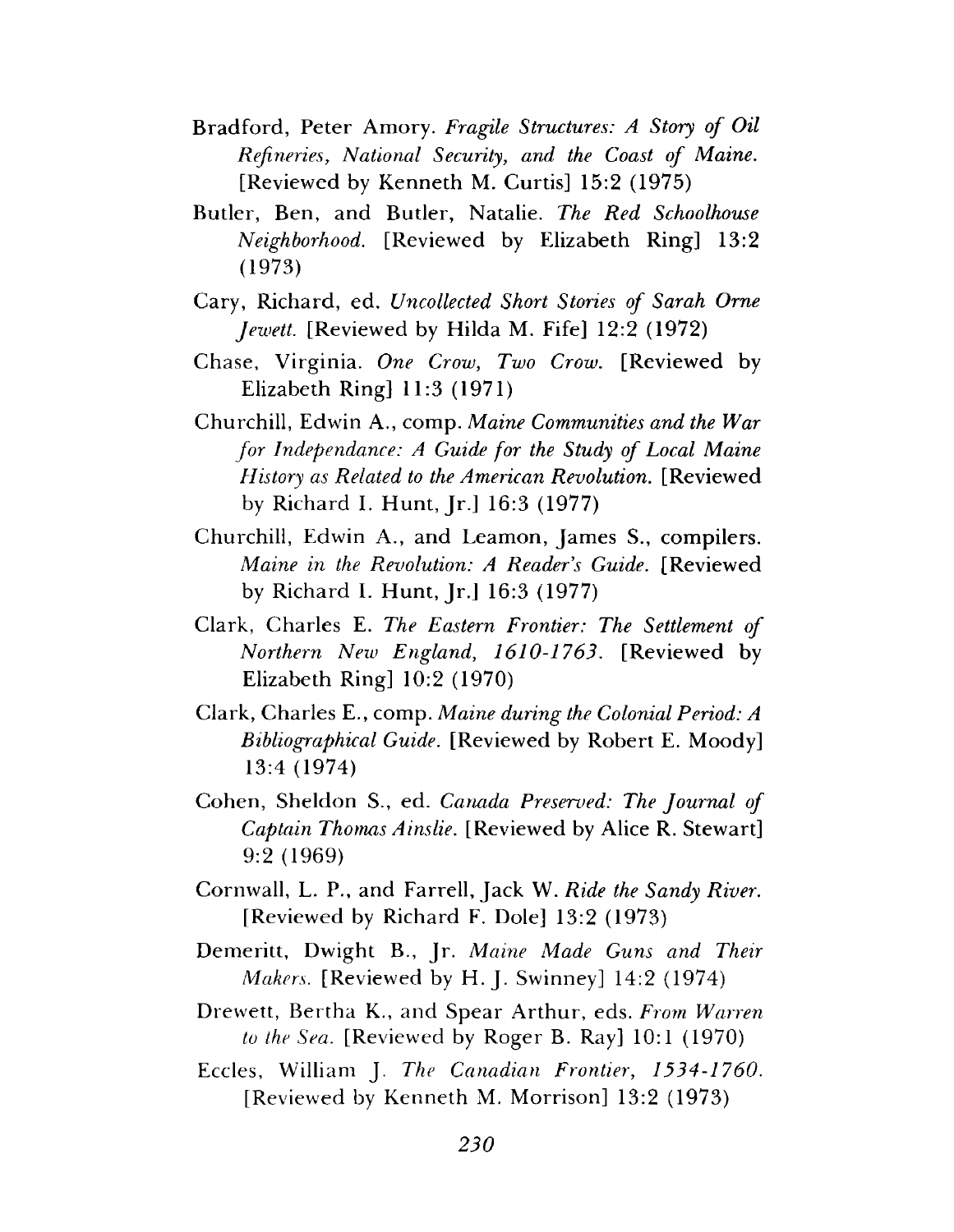- Everson, Jennie G. *Tidewater Ice on the Kennebec River*. [Reviewed by Richard O. Cummings]  $12:4$  (1973)
- Fisher, Carleton E. *History of Clinton, Maine*. [Reviewed by Roger C. Storms] 11:1 (1971)
- Fisher, Carleton E. *The History of Fort Halifax*. [Reviewed by Dorris A. Isaacson] 12:2 (1972)
- Flower, Eric S., comp. *Bibliography of Maine*, 1960-1975. [Reviewed by Gerald E. Morris]  $16:3$  (1976)
- Foster, Benjamin Bourne. *Down East Diary*. Edited by Charles H. Foster. [Reviewed by Horton W. Emerson, Jr.] 16:2 (1976)
- Gloucester [Mass.] Community Development Corporation. *Journals from the Gloucester Experiment: A School Community Parnership.* [Reviewed by Hilda M. Fife] 15:2 (1975)
- Greater Portland Landmarks, Inc. *Portland*. [Reviewed by Robert Rettig] 13:1 (1973)
- Grindle, R oger L. *Quarry and Kiln: The Story of Maine's Lime Industry.* [Reviewed by Arthur M. Johnson] 11:4 (1972)
- Guldbeck, Per E. *The Care of Historical Collections: A Conservation Handbook for the Nonspecialist.* [Reviewed by Edmund E. Lynch]  $12:2(1972)$
- Hale, Robert, and Hale, Agnes. *Cushing's Island: Two Memoirs.* [Reviewed by Elizabeth Ring] 12:2 (1972)
- Haskell, John D., ed. *Massachusetts: A Bibliography of Its History.* [Reviewed by Gerald E. Morris] 16:3 (1977)
- Havens, George R. *Frederick J. Waugh, American Marine Painter.* [Reviewed by Edmund E. Lynch] 9:3 (1970)
- Historic American Building Survey. *Maine Catalog*; A List *of M easured D rawings, Photographs, and Written Documentation in the Survey, 1974. Historic American Buildings Survey. National Park Service, Department of the*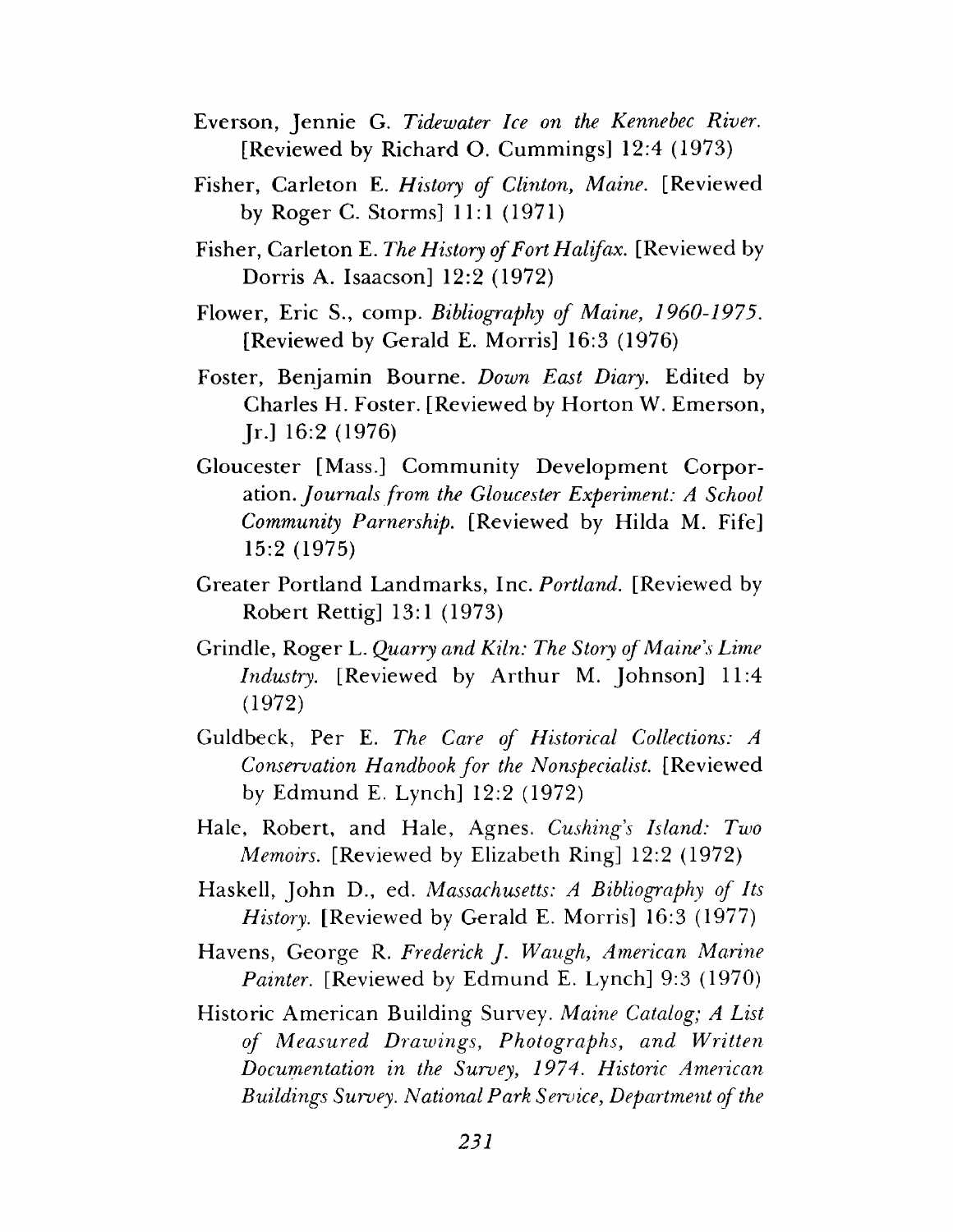*Interior: Compiled with an Introductory Essay "The Historic Architecture of M aine*" *by Denys Peter Myers.* [Reviewed by Dean A. Fales]  $15:2$  (1974)

- Hunt, H. Draper. *The Blaine House: Home of Maine's Governors.* [Reviewed by Elizabeth Ring] 13:4 (1974)
- Hunt, H. Draper. *Hannibal Hamlin of Maine*, *Lincoln's First* Vice President. [Reviewed by Ernest P. Muller] 9:2 (1969)
- Ives, Edw ard D. *A Manuel fo r Field Workers.* [Reviewed by Edmund E. Lynch]  $13:4$  (1974)
- Kershaw, G ordon E. *The Kennebec Proprietors*, *1749-1775: "Gentlement of Large Property* £s? *Judicious M en."* [Reviewed by Paul H. Flint] 16:1 (1976)
- Leamon, James S. *Historic Lewiston: A Textile City in Transition.* [Reviewed by Madeleine D. Giguere] 16:3 (1977)
- Lease, Benjamin. *That Wild Fellow John Neal and the American Literary Revolution.* [Reviewed by Robert McNallie] 13:1 (1973)
- Leavitt, John F. *Wake of the Coasters*. [Reviewed by Roger C. Taylor] 10:4 (1971)
- McKee, Christopher. *Edward Preble: A Naval Bibliography*, *1761-1807*. [Reviewed by Roger C. Taylor] 12:3 (1973)
- M erk, Frederick, and M erk, Lois. *Fruits of Propaganda in the Tyler Administration.* [Reviewed by Thomas L. Gaffney] 11:3 (1971)
- Morris, Gerald E., and Kelly, Richard D., eds. Maine *Bicentennial Atlas: An Historical Survey.* [Reviewed by Robert E. Moody] 16:4 (1977)
- Oblak, John B. *Bringing Broadway to Maine: The History of Lakewood, Lakewood, Maine.* [Reviewed by Gerald E. Morris] 11:4 (1972)
- Parkm an, Francis. *The Gould Academy Story*, *1836-1976.* [Reviewed by Richard Mallett] 16:4 (1977)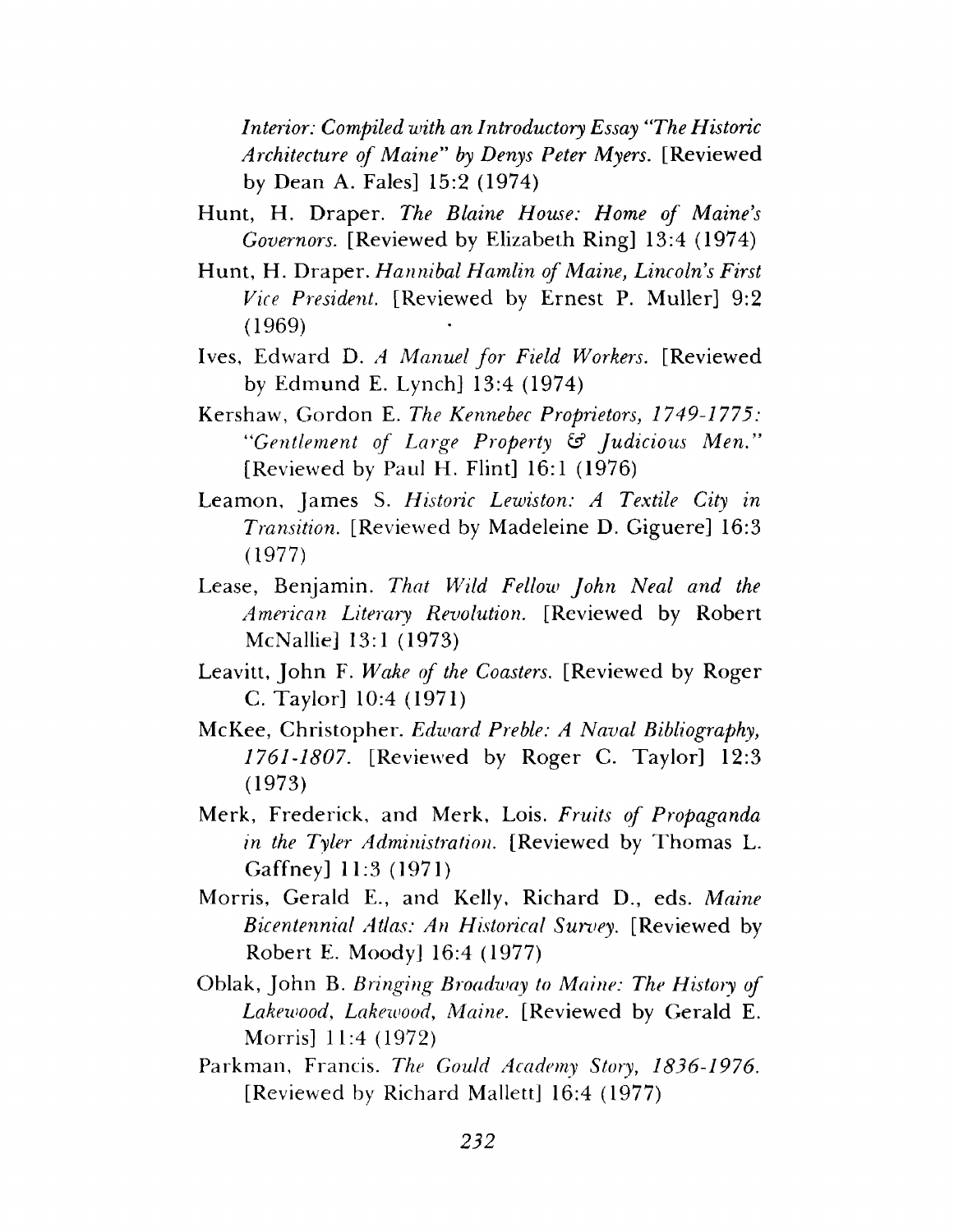- Plummer, Francis W., Sr. *Lisbon: The History of a Small Maine Town.* [Reviewed by John Gould] 11:4 (1972)
- Pullen, John J. *Patriotism in America: A Study of Changing Devotions*, *1770-1970.* [Reviewed by Elizabeth Ring] 11:2 (1971)
- Ray, Roger B. *The Indians of Maine: A Bibliographical Guide.* [Reviewed by Wendell S. Hadlock] 12:4 (1973)
- Reynolds, Clark G., and McAndrew, William J., eds. *University of Maine 1971 Seminar in Maritime and Regional Studies: Proceedings.* [Reviewed by David C. Switzer] 13:2 (1973)
- Ring, Elizabeth. *Aids to the Teaching of Maine in the Public Schools.* [Reviewed by Gerald E. Morris] 9:2 (1969)
- Ring, Elizabeth, comp. *Maine Bibliographies: A Bibliographical Guide.* [Reviewed by Robert E. Moody] 13:4 (1974)
- R oberts, Al, ed. *Enduring Friendships.* [Reviewed by M aynard Bray] 10:2 (1970)
- Rolde, Neil. *York Is Living History*. [Reviewed by John E. Frost] 16:2 (1976)
- Schriver, Edward O. Go Free: The Antislavery Impulse in *Maine, 1833-1855.* [Reviewed by Allan R. Whitmore] 10:3 (1971)
- Scontras, Charles A. *Two Decades of Organized Labor and Labor Politics in Maine, 1880-1900.* [Reviewed by Elizabeth Ring] 9:2 (1969)
- Smith, David C. *A History of Lumbering in Maine*, *1861-1960.* [Reviewed by William K. Verner] 12:3 (1973)
- Smith, Marion Jaques. *Pokey and Timothy of Stonehouse Farm.* [Reviewed by Elizabeth Ring] 13:2 (1973)
- Soule, William H., ed. *Prehistoric Peoples of Maine: A State Museum Teacher's Resource Unit.* [Reviewed by Roger B. Ray] 10:3 (1971)